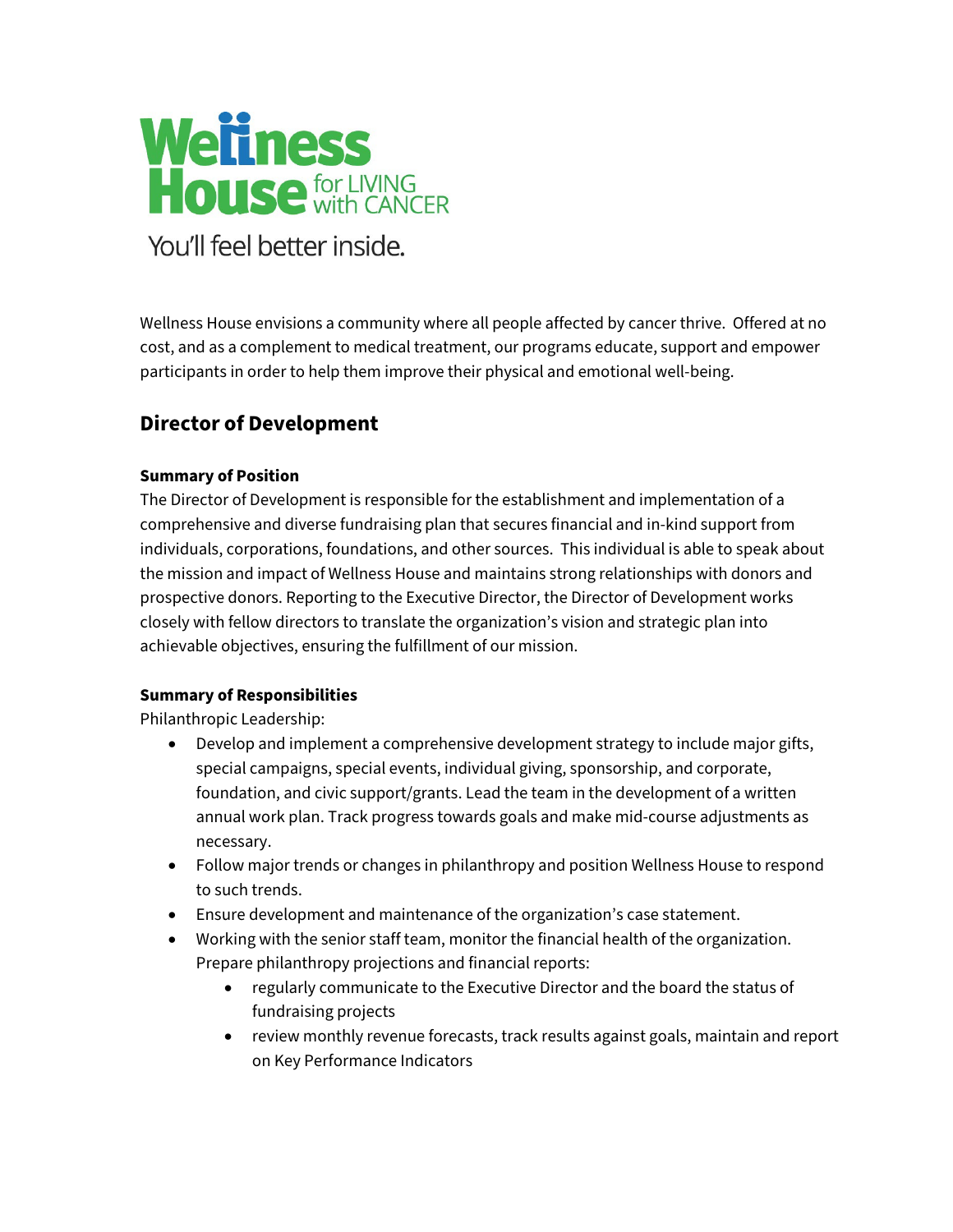- Build on the existing development program with an eye on expanding the individual donor and funder base and cultivating deeper ties with major donors.
- Participate in strategic planning for the organization; translate Wellness House strategic plan goals into the annual Development Plan.
- Maintain an understanding of the current status of oncology, generally knowing the trends in diagnoses and survivorship; the field of psycho-oncology, and how it intersects with medical oncology.
- Create working relationships with all board members to actively engage them in fundraising activities. Assist board members by increasing their knowledge of and comfort with the integral role that they play as members of the board.
- Staff the Development Committee of the Board of Directors.

Major Gifts and Individual Relationship Management:

- Oversee a proactive moves management system for prospecting, stewarding, soliciting, and reporting of major donors.
- Prepare and schedule Executive Director and Board members for major donor stewardship, cultivation activities, and solicitations.
- Build relationships with major donors through meetings, post-meeting follow-ups, and stewardship of interests.
- Develop and adhere to an annual stewardship and solicitation calendar for individual annual fund donors.
- Write personalized letters, reports, and proposals to major donors.
- Personally solicit donors.
- Collaborate with the Marketing Team and others on the Development team to review communications, appeals, and other donor publication materials before public distribution.
- Oversee stewardship of volunteers, board, and committee members to ensure that they are cultivated properly for donor participation.

Foundations and Corporate Relationship Management:

- Hold primary responsibility for ensuring that Wellness House develops and executes proposals with a long-term relationship-management approach.
- Identify, cultivate, solicit, and steward foundations, corporations, and other philanthropic institutions and organizations that currently support or could support Wellness House. Wellness House currently has a portfolio of 12-15 grantors.
- Oversee writing and submission of proposals, high-level sponsorship requests, and updates. Oversee development and maintenance of the annual calendar for those deadlines.
- Host program officers or other representatives at site visit meetings. Train and prepare other staff members to do so as well.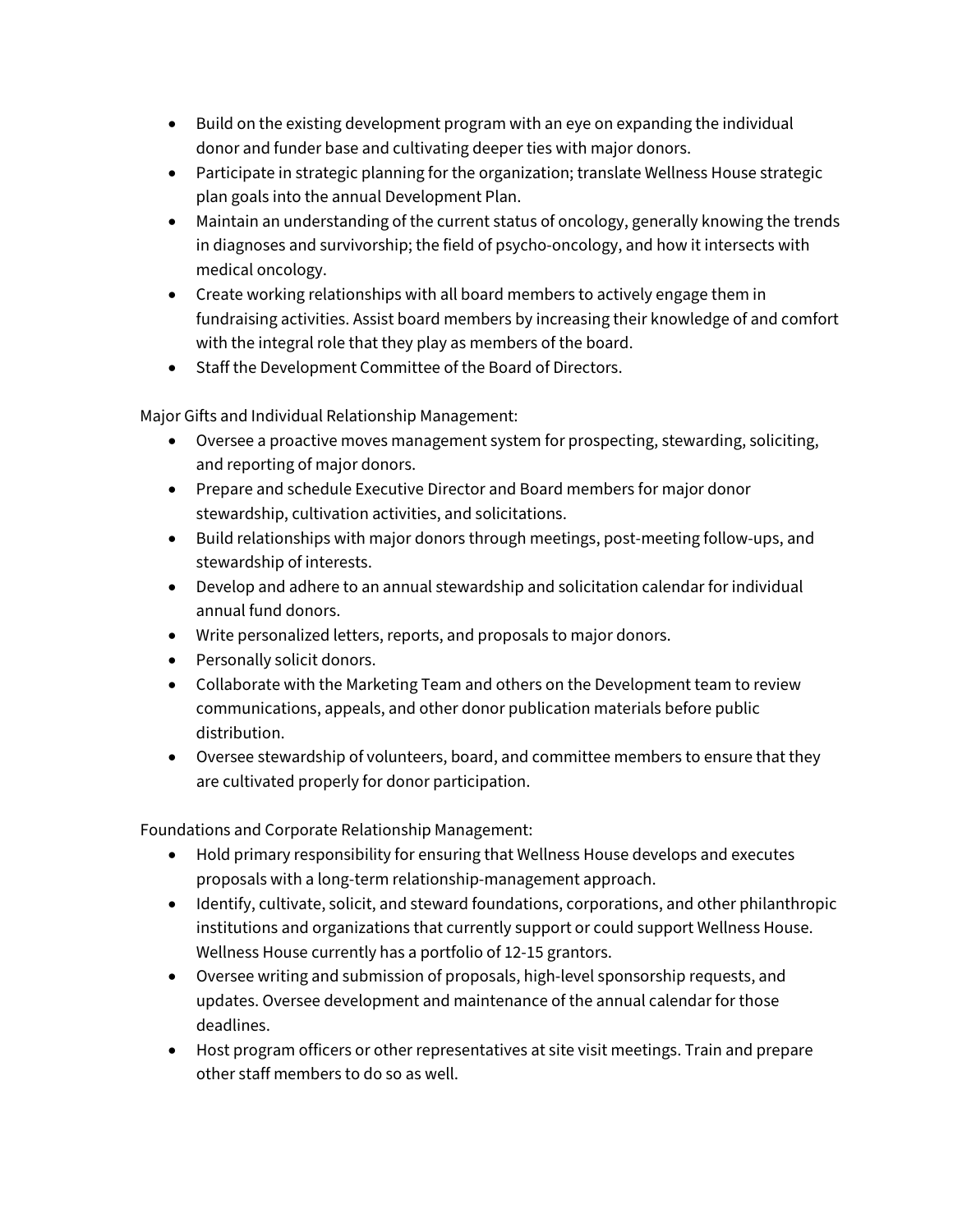• Collaborate with the Director of Finance to ensure necessary financial reports are created for funders.

Managerial:

- Model for staff, and actively engage and contribute to, a healthy, stimulating, productive work environment where all constituents, participants, staff, volunteers, and donors can "feel better inside."
- With other Managers, participate in ongoing evaluation; utilize evaluation feedback to inform future planning.
- Hire, train, supervise, and evaluate Development Department personnel and consultants.
- Provide professional development opportunities and guidance to each team member to help strengthen their skill sets and job satisfaction.
- Meet regularly with the team to identify priorities, discuss strategies and review ongoing projects.
- Identify and develop new policies and procedures for Development.
- Develop and monitor the Development expense budget. Develop philanthropy revenue projection. Approve departmental expenditures.

## **Qualifications**

- Bachelor's degree, advanced degree preferred.
- Five years prior development experience required.
- Prior experience managing development staff required.
- Proven ability to raise an annual \$4-6 million budget, sustained over multiple years
- Proven experience in creating and maintaining relationships with individual donors, foundations, and volunteers.
- Must be PC proficient. Must have strong experience with databases, Excel spreadsheet layouts, and Word. Experience with Donor Perfect preferred.
- Solid organization and planning skills; ability to communicate effectively both verbally and written; results orientation; innovative thinker; initiative; highly ethical.
- Committed to the mission of Wellness House; ability to communicate the mission and philosophy of Wellness House.
- Access to transportation for local travel needed.

#### **Work Environment**

- Pleasant work environment includes free parking and easy access to Metra station
- Position requires frequent and regular computer and phone use and employee is regularly required to use hands and talk and hear. Position requires occasional ability to lift 40 pounds. The employee is frequently required to stand; walk; sit; reach with hands and arms balance, stoop, kneel or crouch
- Some weekend and evening work required